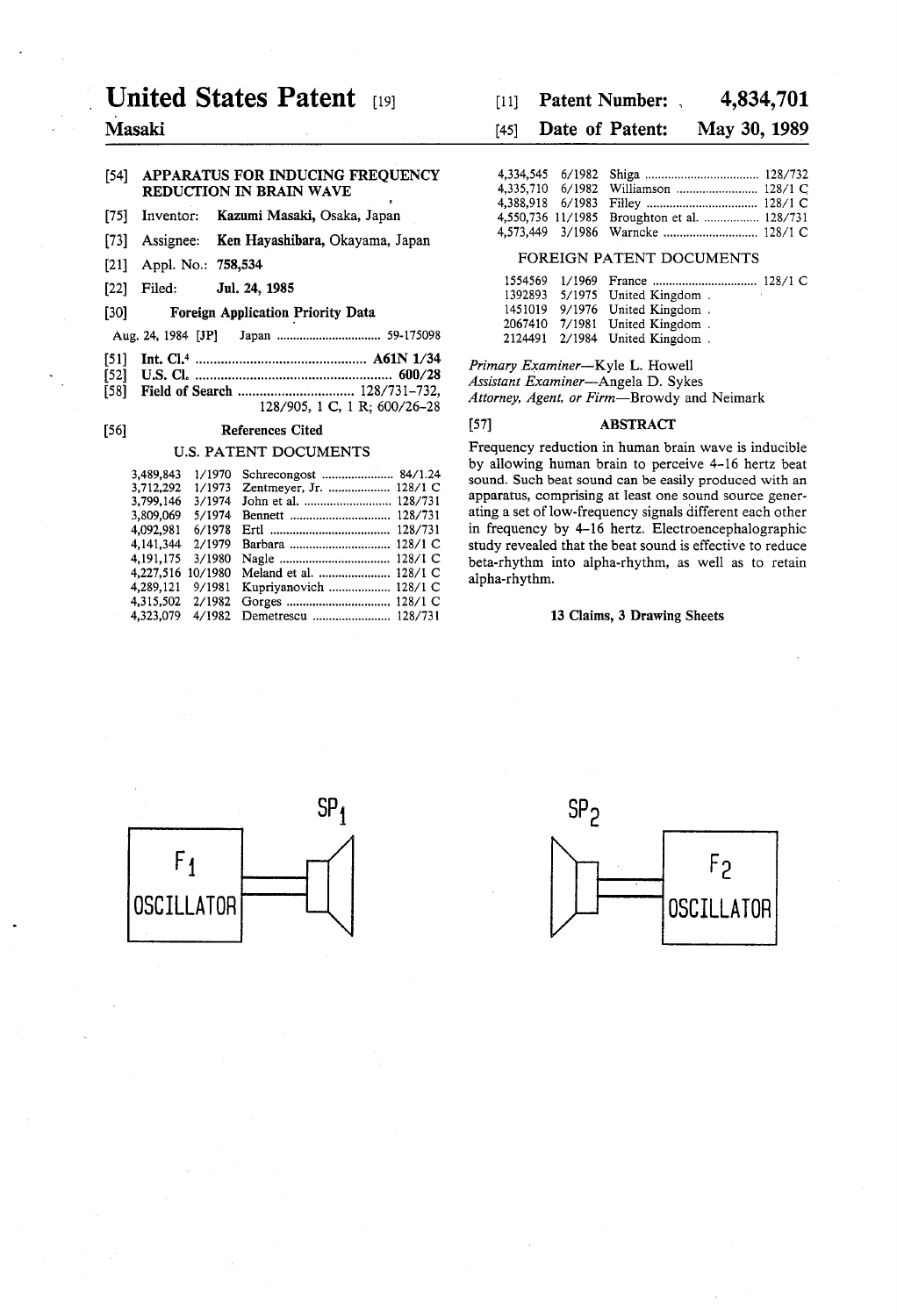





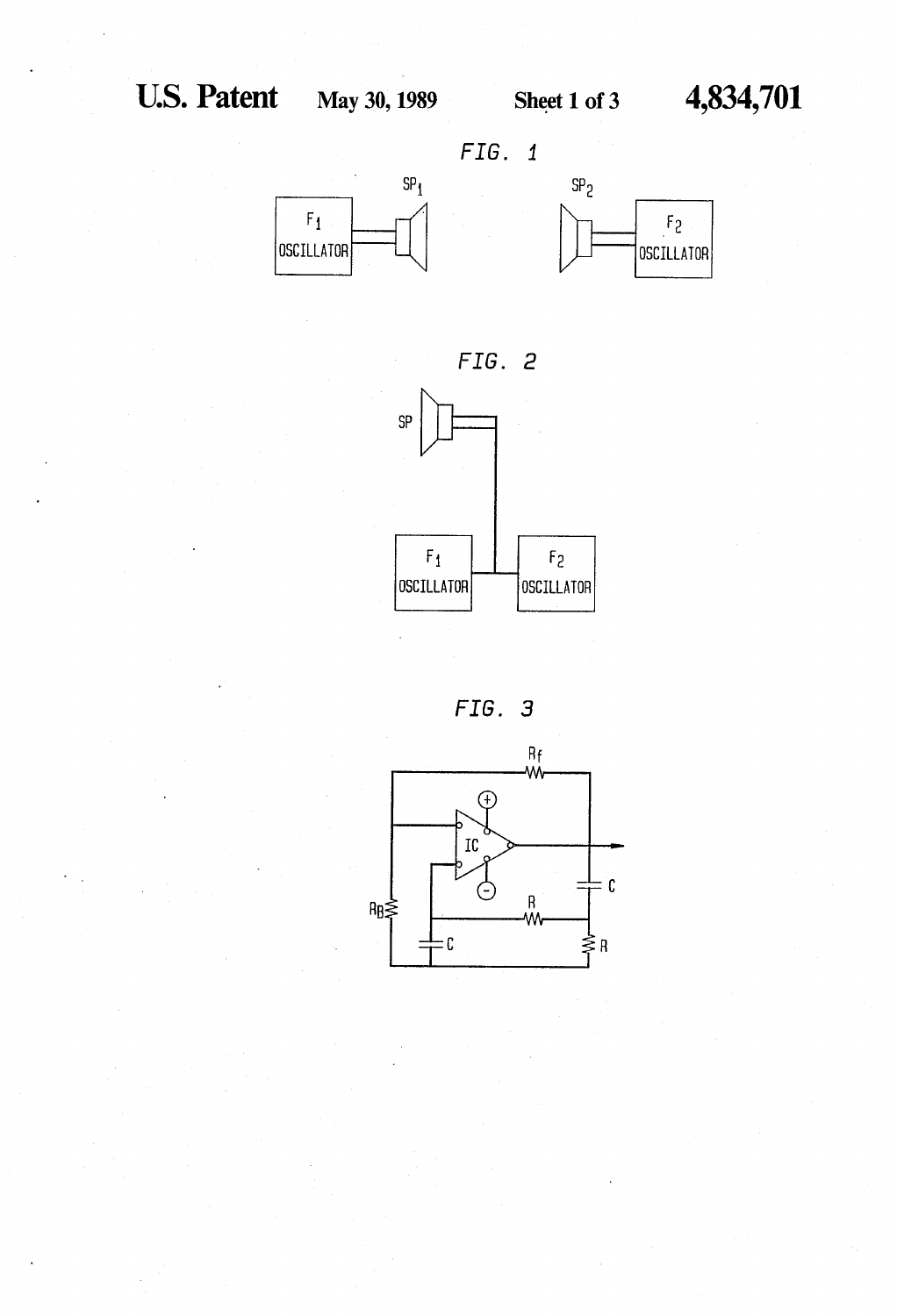





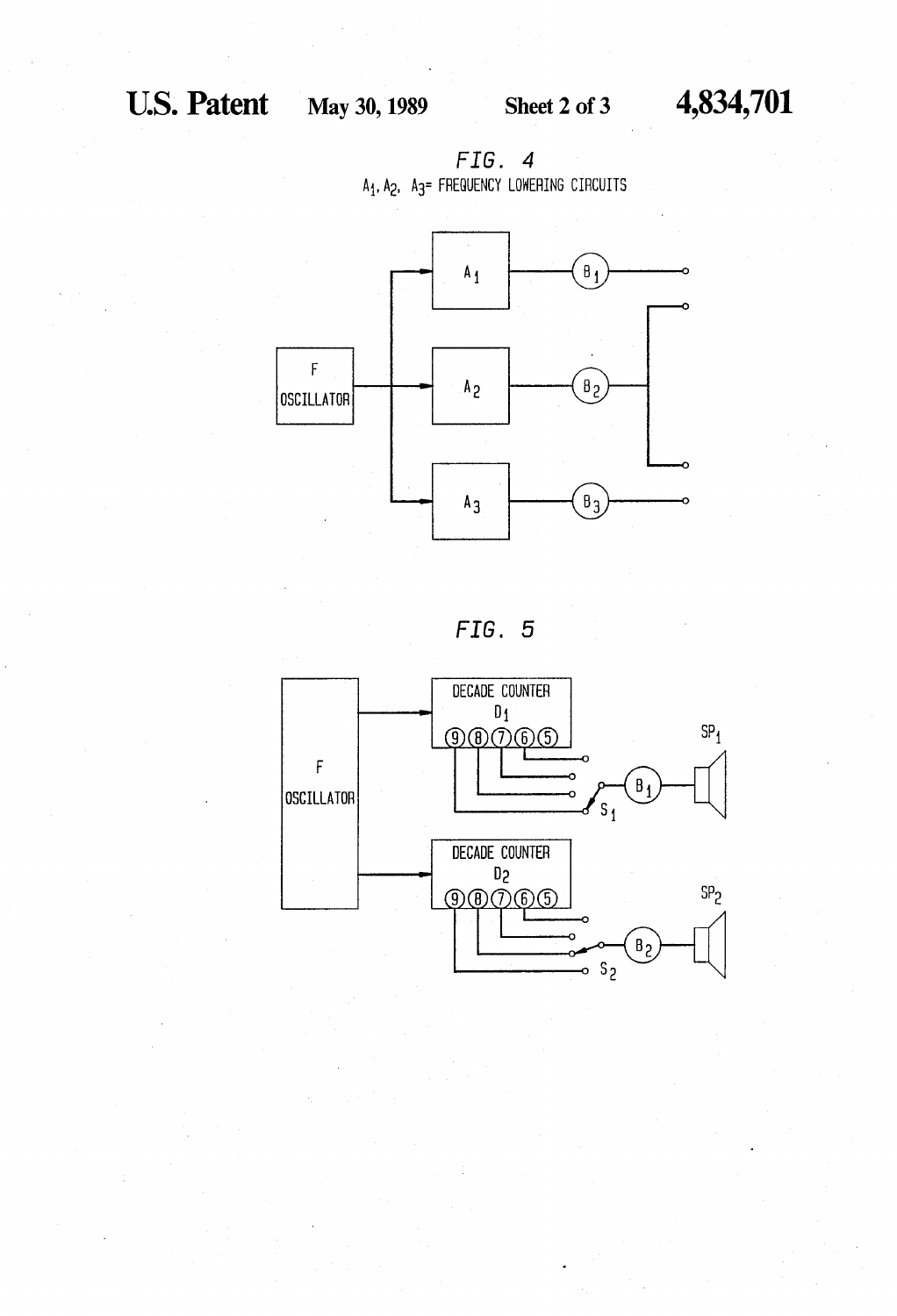FIG. 6

| HUMAN BRAIN WAVE (HERTZ) |             |    |              |  |    |                           |  |  |  |
|--------------------------|-------------|----|--------------|--|----|---------------------------|--|--|--|
|                          | BETA-RHYTHM |    | ALPHA-RHYTHM |  |    | THETA- OR<br>DELTA-RHYTHM |  |  |  |
| 20                       | 18          | 16 | 14           |  | 10 |                           |  |  |  |

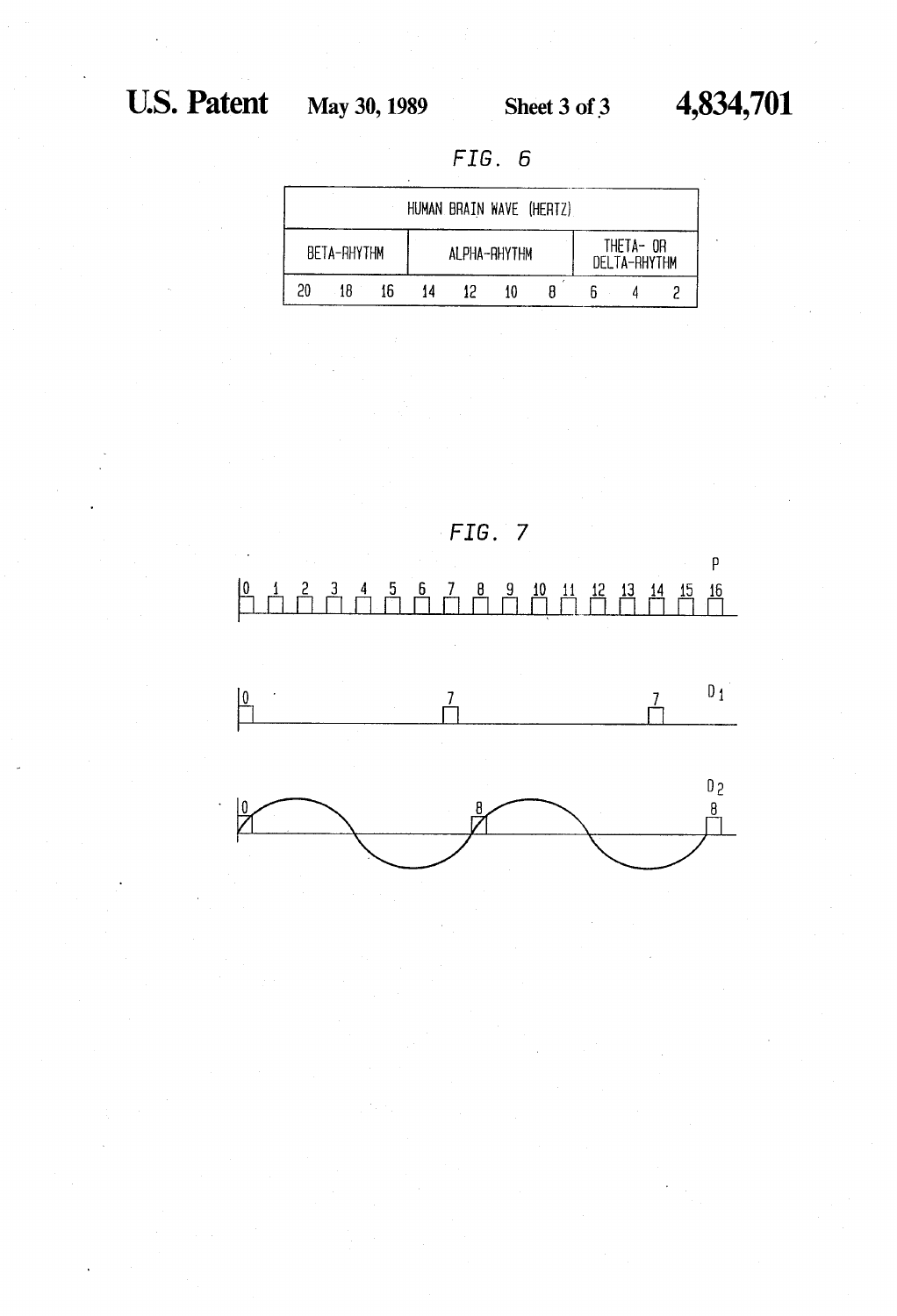5

# APPARATUS FOR INDUCING FREQUENCY REDUCTION IN BRAIN WAVE

#### FIELD OF THE INVENTION

The present invention relates to an apparatus to in duce frequency reduction in human brain wave.

# DESCRIPTION OF THE PRIOR ART

The human brain wave produced when the five sen sory organs are in action is called as "beta-rhythm', a brain wave of 15 hertz or higher, which is reduced to the "alpha-rhythm', a brain wave of 7 to 14 hertz, by mental relaxation.

One may exhibit an amazing ability when one's brain wave is in alpha-rhythm. In such state, a great ability may be exhibited in learning, researching, and making invention.

So far no effective means to induce frequency reduc-  $20$ tion in human brain wave was proposed.

### SUMMARY OF THE INVENTION

Accordingly, one general object of the invention is to provide an apparatus to induce frequency reduction in  $25$ 

human brain wave.<br>Still more specific object of the invention is to provide an apparatus to allow human brain to perceive a beat sound within a prescribed frequency range. 30

These and other objects as may become apparent hereafter have been attained with an apparatus, comprising means for generating a pair of low-frequency signals; said signals being different in frequency by 4-16 hertz.

### BRIEF DESCRIPTION OF THE DRAWING

The present invention will hereinafter be explained with reference to the accompanying drawings:

FIG. 1 show a basic structure of an apparatus accord ing to the invention;

FIG. 2 shows another basic structure using single sound source;

FIG. 3 shows a circuit diagram of an oscillator feasi ble in the invention;

FIG. 4 shows a circuit diagram of an apparatus feasi ble to generate a correct frequency difference;

FIG. 5 shows a circuit diagram wherein decade counters are used;

and

FIG. 7 shows a waveform chart illustrating fre quency lowering operation of decade counter.

In the Figures, F indicates oscillator;  $SP$ , loud-<br>color IC linese integrated circuit: C conseitance:  $P$ speaker; IC, linear integrated circuit; C, capacitance; R, resistance; A, frequency lowering-circuit; B, waveform modifier; D, decade counter; and S, switch.

#### DESCRIPTION OF THE PREFERRED EMBODIMENTS

FIG. 1 shows a basic structure of an apparatus ac cording to the invention, wherein the outputs of first and second-oscillators  $F_1$  and  $F_2$  are sounded with loudspeakers  $SP<sub>1</sub>$  and  $SP<sub>2</sub>$  respectively. The ears perceive 65 their frequency difference as beat. Human brain wave can be reduced to alpha-rhythm by employing a beat frequency approximate or equal to alpha-rhythm.

FIG. 2 shows an example wherein the outputs of first and second-oscillators  $F_1$  and  $F_2$  are sounded with single loudspeaker SP.<br>FIG. 3 illustrates an oscillator circuit, essentially

10 consisting of linear integrated circuit IC, capacitance C and resistance R, feasible in first- and second-oscillators F<sub>1</sub> and F<sub>2</sub>. The oscillation frequency f is expressed by  $f=1/\kappa RC$ , where  $\kappa$  is the constant. In the apparatus according to the invention, the oscillation frequency f is generally set to 120-180 hertz.

15 and A3 to obtain signal with one-ninth, one-eighth or FIG. 4 shows a means for fixing the frequency difference in order to obtain a stabilized beat. For example, 900 hertz fundamental frequency, produced by oscillator F, is applied to frequency lowering-circuits  $A_1$ ,  $A_2$ one-seventh of the fundamental frequency, i.e. 100, 112.5 and 128 hertz, respectively. These signals are changed by waveform-modifiers  $B_1$ ,  $B_2$  and  $B_3$  into more audible signals, and then used to generate a beat sound corresponding to either frequency difference of  $112.5 - 100 = 12.5$  (hertz) or  $128 - 112.5 = 15.5$  (hertz).

35  $S_1$  and  $S_2$ , a 12.5 hertz beat sound is produced, while by FIG. 5 shows an example wherein fundamental fre quency f produced by oscillator  $F$  is lowered by decade counter  $F$ . Decade counter  $F$  is arranged to produce single synchronous signals at output terminals 9, 8, 7 and 6 for every ninth-, eighth-, seventh- or sixth-cycles of the fundamental frequency. For example, when oscil lator F is supposed to generate 900 hertz signal, then 100 hertz signal appears at output terminal 9 of decade counter D<sub>1</sub>. Similarly, output terminal 8 of decade counter  $D_2$  is applied with 112.5 hertz signal; terminal 7, 128.5 hertz signal; and terminal 6, 150 hertz signal. By turning an output terminal 9 of decade counter  $D_1$  and output terminal of  $8$  of decade counter  $D_2$  with switches using output terminal 9 of decade counter  $D_1$  and output terminal  $7$  of decade counter  $D_2$  a 28.5 hertz beat is sounded. A beat sound with a desirable frequency, ob tained by turning on any two output terminals with switches  $S_1$  and  $S_2$ , is changed with waveform-modifiers  $B_1$  and  $B_2$  into a more audible signal, and then sounded by loudspeakers  $SP<sub>1</sub>$  and  $SP<sub>2</sub>$ .

FIG. 6 shows the frequency of human brain waves: It can be seen that the frequency of human brain wave produced when the five sensory organs are in action is 15 hertz or higher, but shiftable to alpha-rhythm, i.e. 7-14 hertz, by mental relaxation.

FIG. 7 shows the operations of decade counter D.

FIG. 6 shows the frequency of human brain waves;  $^{50}$  decade counters  $D_1$  and  $D_2$  in a manner as shown with When successive signals  $0, 1, 2, \ldots$ , and 16 come into chart "P", for example, seventh- and eighth-signal 7 and 8 produce single pulses at decade counters  $D_1$  and  $D_2$ respectively to back them to the first state for the subse quent counting. By using these as synchronous signal, sine or other suitable waveform can be desirably gener ated, followed by modification into a more audible waveform with waveform-modifier B.

> 60 to lower the frequency of human brain wave to 8-14 An electroencephalographic study using volunteers confirmed that 4-16 hertz beat sound is most effective hertz alpha-rhythm. I found that such beat sound is also effective to retain alpha-rhythm, as well as to bring human brain wave from either "theta-rhythm' or "del ta-rhythm' into alpha-rhythm.

Having described the present invention as related to the embodiments shown in the accompanying draw ings, it is my intention that the invention is not limited by any of the details of description, but rather be con

45